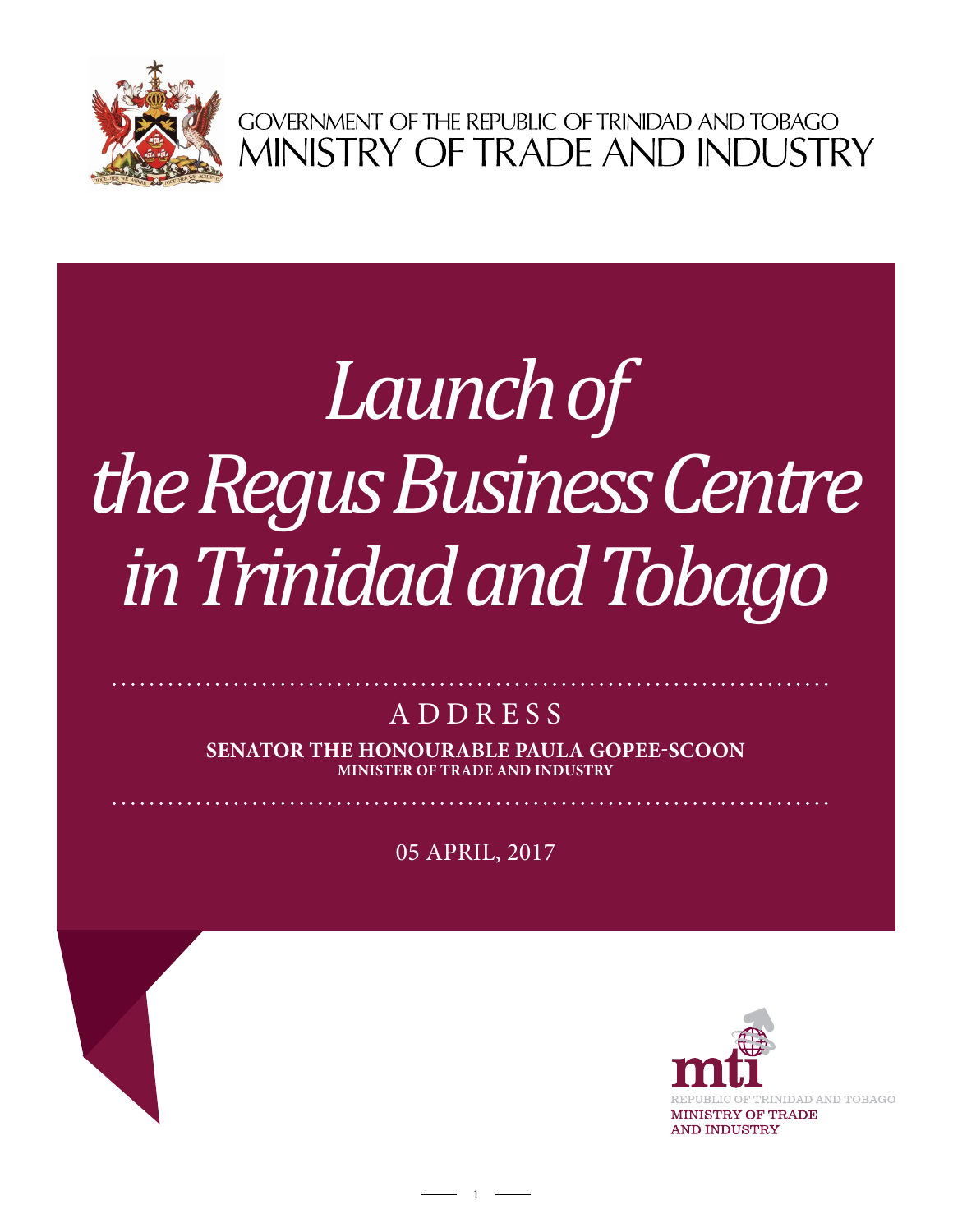## Good Morning

On behalf of the Ministry of Trade and Industry and the Government of Trinidad and Tobago, I wish to express my appreciation to the management of the Regus Corporation for inviting me to the launch of this new Business Centre at Invaders Bay.

The selection of Trinidad and Tobago as a location for the establishment of this business centre in the Caribbean, is very significant. It is a true testament to the appeal that we are, to global companies. With Trinidad and Tobago now being part of your global network of business centres, we can look forward to businesses that are a part of the Regus international network utilizing the centre at Invaders Bay and seeing Trinidad and Tobago as the opportunity that it is.

The products and services now provided by Regus were conceptualized during a business trip to Belgium by the organization's founder Mr. Mark Dixon, who observed that there were very few meeting spaces available for business to business meetings to occur. Regus was established to resolve this dilemma and is now acclaimed as the world's largest provider of workplace solutions, offering more than three thousand (3000) business centres across one hundred and twenty (120) countries and servicing over 2.3 million members.

The success and continued growth of Regus can be attributed to its ability to respond to the fundamental changes affecting how people and organizations work, in this instance the shift towards a more flexible mode of working, in a superior space.

Certainly, I wish to thank Bizzy Williams and Dominic Hadeed for their decision and implied support in the promotion of investments into Trinidad and Tobago and building our brand. Indeed, it is the commitment and sound private sector minds which will position and propel our country and the region forward on the path to economic growth.

This facility will also contribute to employment generation in Trinidad and Tobago servicing small and large companies.

Ladies and gentlemen, given the critical role of the private sector, the Government continues to make all effort to create an enabling environment to allow for new and existing businesses to flourish. In fact, I am pleased to announce that Cabinet has before it a comprehensive implementation plan that will holistically address and significantly improve the domestic business and investment climate.

This Plan was developed in collaboration with several Ministries and Government Agencies and is expected to be implemented over a forty-four month period (approximately 3½ years), achieving major deliverables every six (6) months. The Plan includes a series of administrative and legislative reforms which address several areas pertinent to business operations, such as:

- 1. Trading Across Borders: including, for instance, the operationalization of the fixed container scanner at the Port of Port of Spain to improve the time it takes for the inspection and clearing of shipments;
- 2. Paying Taxes: this will entail the full proclamation of the Electronic Transactions Act; reestablishment of the National Technical Advisory Committee for Electronic Transactions providing for improved efficiency in:

 $\overline{\phantom{1}}$  2  $\overline{\phantom{1}}$ 

- Processing and assessing tax returns
- Issuing tax refund and tax assessments
- Tax payments through e-payments, ecetera.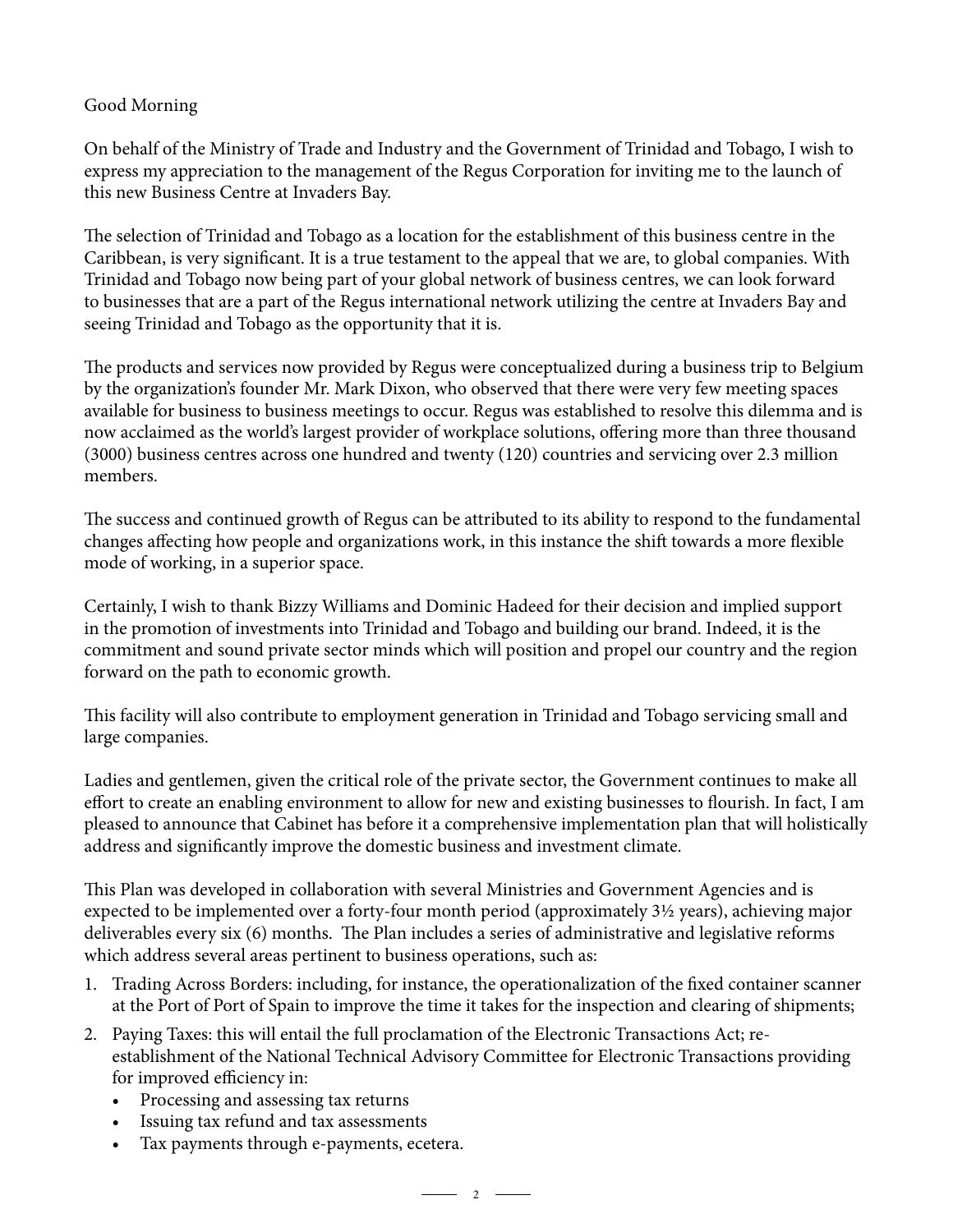- 3. Starting a Business: this is expected to involve re-engineering the process to Start a Business and modernization of the Companies Act.
- 4. Registering a Property: requiring an amendment of the Land and Building Tax Act and the Registration of Deeds Act
- 5. Electronic Payments: the Exchequer and Audit (Electronic Transfer of Funds) Regulations will be operationalized to allow for electronic payments to be made;
- 6. Dealing with Construction Permits: automation of the processes involved in obtaining a construction permit;
- 7. Resolving Insolvency: repeal and amend, as appropriate, the Bankruptcy and Insolvency Act and the Companies Act and operationalize the Office of the Supervisor of Insolvency which would improve the level of supervision for insolvency practitioners; and
- 8. Getting Credit: the development and implementation of a secured transactions and collateral registry system which would allow businesses to use their moveable property as collateral to improve their access to credit.

Let me also remind the business community that the Single Electronic Window – TTBizLink, provides a secure, user-friendly online interface that gives businesses and individuals twenty-four-seven access to applications for trade and business services. As we move towards e-services which allow for real-time decisions, greater transparency and lower costs to those in the public and private sectors, TTBizLink will remain an important instrument through which we can advance our national economic goals.

As part of the thrust to rebuild growth, sustain development and transform the economy, an analysis of the existing free zones regime was undertaken. The Ministry has found that Trinidad and Tobago's regime is pretty much a traditional structure, with an ineffective incentive programme as well as antiquated provisions in the legislation, all of which have led to the underperformance of the economic zone regime. In an effort to address these challenges, the Government has agreed to the development of a Special Economic Zones Policy with the goal of:

- modernizing Trinidad and Tobago's economic/free zone regime;
- increasing the economic and social impact of economic zones in Trinidad and Tobago;
- enhancing the international appeal of Trinidad and Tobago's economic zone regime; and
- improving existing and advance new mechanisms and procedures to effectively develop and manage economic zones.

The implementation of this Policy will be led by an Inter-Ministerial committee (chaired by the Minister of Trade and Industry) and will include the repeal of legislation, and also more streamlined operations. The Policy includes a robust package of competitive financial and non-financial incentives. The Policy identifies the designation of several types of SEZs including free ports, free trade zones, industrial parks, specialized zones and development zones, all of which will meet the current and future needs of national development.

At this time the Ministry of Trade and Industry is reviewing both the strategic plans of InvesTT and the EximBank; both playing pivotal roles in Governement's plan for national economic growth and diversification.

 $\overline{\phantom{1}}$  3  $\overline{\phantom{1}}$